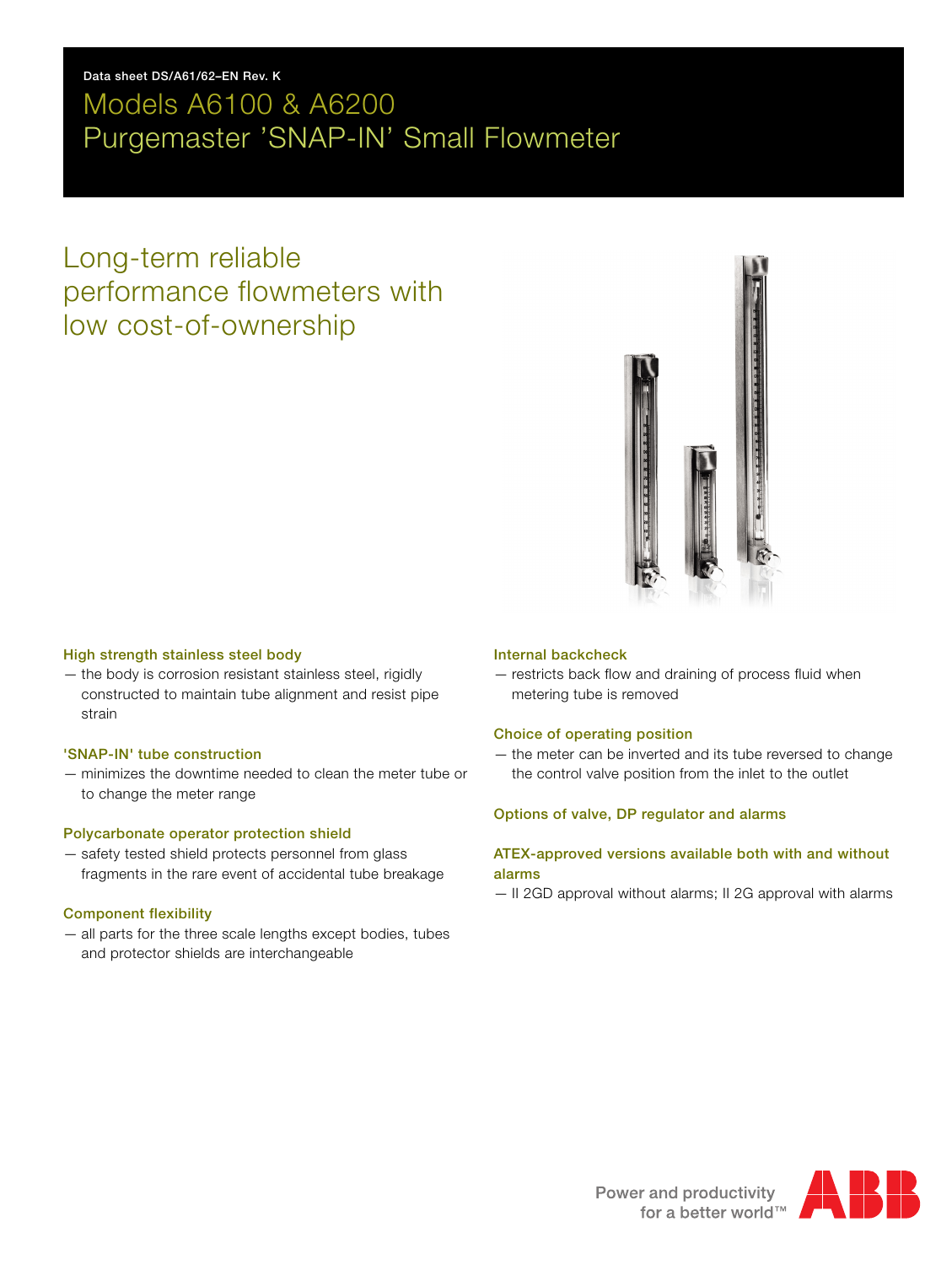## **Introduction**

ABB Purgemaster Flowmeters are low capacity variable area flowmeters for both liquid and gas with an excellent selection of material and scale lengths in a single product family design. They provide optimum flexibility with a minimum number of components. The meter features a corrosion resistant, high strength stainless steel body, quick, easy snap-in tube construction and a safety tested operator protection shield.

A differential pressure regulator is available, which will maintain a constant flowrate of a liquid or gas even when there are pressure variations. It is supplied piped into the meter as an assembly, ready to use.

A constant liquid or gas flowrate is achieved by creating a constant pressure drop. Manually changing the needle valve setting on the flowmeter changes the flowrate value. The differential pressure regulator then maintains this constant flowrate even when the pressure varies.

However when metering gases their compressibility means that – although the supply pressure can change - the downstream pressure must be fixed, if the volume flowrate is to be held at the set value.

In addition, one or two inductive ring sensor alarms can be fitted to certain model variants. These enable High, Low or even High and Low flow trip points to be set and a solid state status signal transmitted. If external switching of signals is to be initiated by these sensors, additional amplifiers/relays should be used.

ABB Purgemasters are ideal for applications such as the purging of control lines and instrument enclosures. Their use is easily extended into fluid sampling, liquid specific gravity, level measurement and similar services.

## **Specification**

**Measuring ranges**

See measuring ranges on pages 3, 4 and 5

**Rangeability** ≥10:1

## **Scale design**

% or direct reading scales Dt/Df ratio scale, millimeters

#### **Accuracy classes (VDE/VDI 3513)**

| 5 in. scale length                  |     |
|-------------------------------------|-----|
| $1/4$ in. & $1/8$ in. tube diameter | 2.5 |
| $\frac{1}{16}$ in. tube diameter    | հ   |
| 3 in. scale length                  |     |
| All sizes                           | 10  |
| $1\frac{1}{2}$ in. scale length     |     |
| All sizes                           |     |

## **Process temperature limits**

**Non-certified systems** Stainless steel fittings: 0 to 120 °C<br>Brass fittings: 0 to 95 °C Brass fittings:

**ATEX Certified s** 

| systems |             |
|---------|-------------|
|         | May narmies |

|                            | Max permissible process<br>temperature in °C |  |     |  |  |
|----------------------------|----------------------------------------------|--|-----|--|--|
| Option/Temp Class          | Т6<br>Т5<br>TΔ                               |  |     |  |  |
| A6xxx without ring sensors | 75                                           |  | 120 |  |  |
| A6xxx with ring sensors    |                                              |  |     |  |  |

### **Ambient temperature limits**

| A6xxx without ring sensors: | 0 to 60 $\degree$ C  |
|-----------------------------|----------------------|
| A6xxx with ring sensors:    | 0 to 40 $^{\circ}$ C |

### **Types of installation**

In-line, front- & rear-panel-mounting Wall-mounting (regulator only)

### **Permissible operating pressures – kPa (bar)**

|                     | Material  |                          |                          |           |  |  |  |
|---------------------|-----------|--------------------------|--------------------------|-----------|--|--|--|
|                     |           | Stainless steel          | <b>Brass</b>             |           |  |  |  |
| Scale length        |           | <b>Fluid Temperature</b> | <b>Fluid Temperature</b> |           |  |  |  |
| (in.)               | Max.      | Design                   | Max.                     | Design    |  |  |  |
|                     | 120 °C    | 38 °C                    | 95 °C                    | 38 °C     |  |  |  |
|                     | (248 °F)  | (100 °F)                 | (203 °F)                 | (100 °F)  |  |  |  |
| $1\frac{1}{2}$ to 3 | 1800 (18) | 1800 (18)                | 1400 (14)                | 1800 (18) |  |  |  |
| 5 to 10             | 1800 (18) | 1800 (18)                | 1400 (14)                | 1800 (18) |  |  |  |

### **Materials**

| <b>Wetted Parts</b>                                               | Standard                                           | Options                                         |  |  |  |
|-------------------------------------------------------------------|----------------------------------------------------|-------------------------------------------------|--|--|--|
| Measuring Tube                                                    | Borosilicate glass                                 |                                                 |  |  |  |
| Float<br>$1/16$ in.                                               | Glass (BG)<br>Sapphire (SA)<br>316 Stainless Steel | Carboloy (CA)<br>Tantalum (TA)                  |  |  |  |
| $1/8$ in.                                                         | Glass (BG)<br>Sapphire (SA)<br>316 Stainless Steel | Carboloy (CA)<br>Tantalum (TA)                  |  |  |  |
| $1/4$ in.                                                         | Glass (CD)<br>316 Stainless Steel                  | Sapphire (SA)<br>Carboloy (CA)<br>Tantalum (TA) |  |  |  |
| <b>Float Stop</b><br>5 in. tube<br>3 & 1 <sup>1</sup> /2 in, tube | PTFF<br>316 Stainless Steel                        | 316 Stainless Steel                             |  |  |  |
| Fittings                                                          | <b>Brass</b><br>316 S31 Stainless Steel            |                                                 |  |  |  |
| DP Regulator                                                      | <b>Brass</b><br>316 S31 Stainless Steel            |                                                 |  |  |  |
| O-rings                                                           | <b>Buna N</b><br>Viton A                           | Ethylenepropylene<br>Kalrez                     |  |  |  |
| <b>Tube Adapter</b>                                               | <b>Brass</b><br>316 Stainless Steel                |                                                 |  |  |  |
| Needle Valve                                                      | 316 S31 Stainless Steel                            | $\overline{\phantom{0}}$                        |  |  |  |
| Non-return Ball                                                   | PTFE                                               |                                                 |  |  |  |
| Other components                                                  |                                                    |                                                 |  |  |  |
| Body                                                              | 304 Stainless Steel                                |                                                 |  |  |  |
| Operator<br><b>Protection Shield</b>                              | Polycarbonate                                      |                                                 |  |  |  |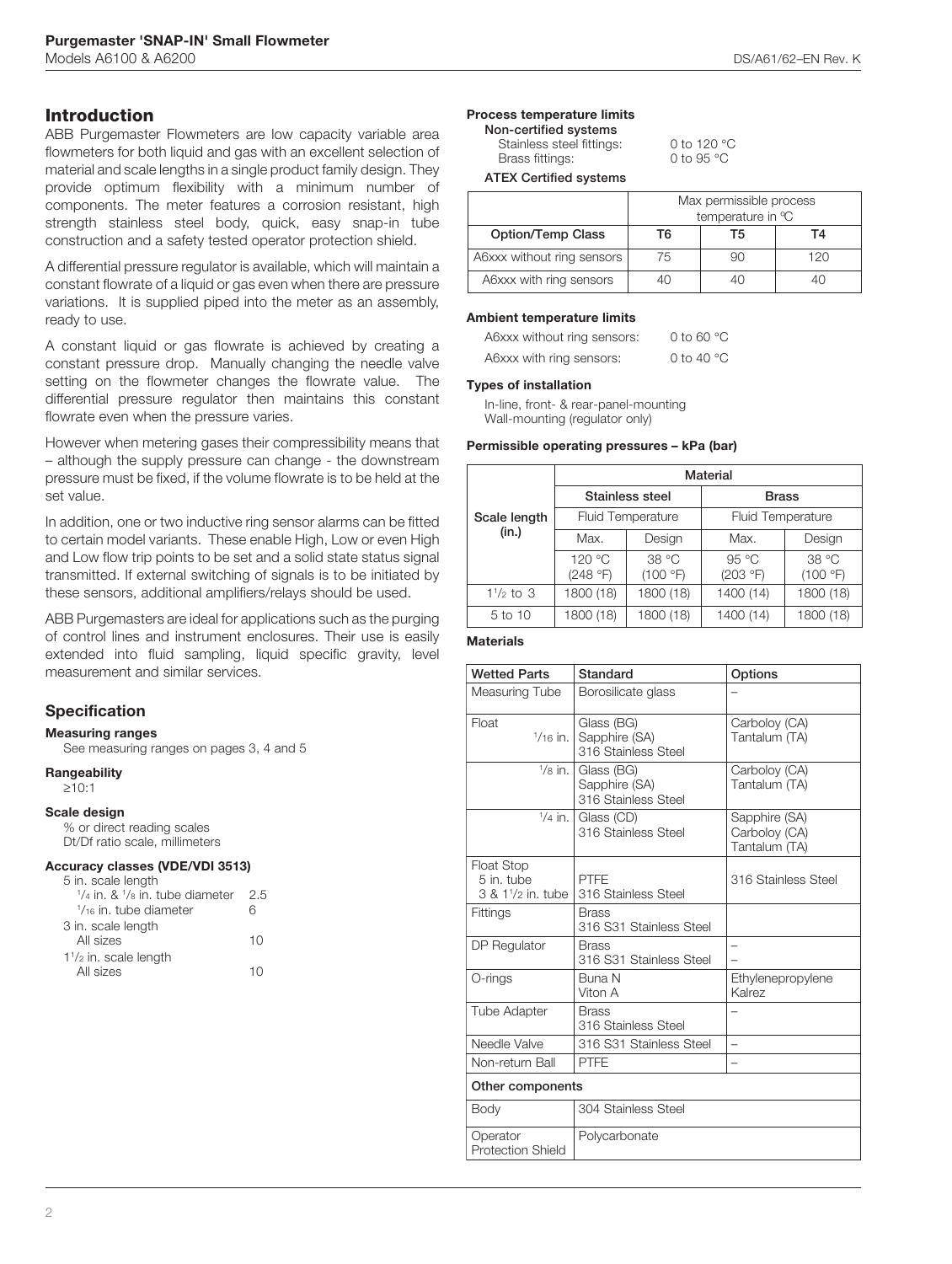## **Connections**

1 /4 in. NPT or G1/4 internal thread, horizontal (rear facing) or vertical

### **Weights**

|                | Without Regulator (kg) | With Regulator (kg) |
|----------------|------------------------|---------------------|
| Model A6131/41 | 0.45                   | 1.6                 |
| Model A6132/42 | 0.65                   | 1.8                 |
| Model A6133/43 | 0.80                   | 2.0                 |
| Model A6134/44 | 0.45                   | 1.6                 |
| Model A6135/45 | 0.45                   | 1.6                 |

### **Measuring Ranges – Models A6131/41**

| <b>Measuring Tube</b> | Float        | Water                        |                               | Air 0 °C 1013 mbar<br>(cm <sup>3</sup> /min) $(Q_n)$ |                              | Min. diff.<br>press.<br>bar <sup>a</sup> | Alarm<br>$RC10 = 1$<br>$RC15 = 2$ | Measuring<br><b>Tube/Float</b><br>Combination <sup>c</sup> |
|-----------------------|--------------|------------------------------|-------------------------------|------------------------------------------------------|------------------------------|------------------------------------------|-----------------------------------|------------------------------------------------------------|
| Tube No.              | Float No.    | cm <sup>3</sup> /min         | I/h                           | $Q_{n}$ (cm <sup>3</sup> /min)                       | $Q_n$ (I/h)                  |                                          |                                   |                                                            |
| FP-1/8-08-P-3/37      | <b>BG-18</b> | $0.4$ to $4.4$               | 0.02<br>to 0.26               | 20 to 360*                                           | 2 to 21                      | 0.17                                     | $\overline{\phantom{0}}$          | F <sub>1</sub>                                             |
|                       | <b>SA-18</b> | 8.5<br>0.5<br>to             | $0.04$ to $0.5$               | 500<br>20<br>to                                      | 30<br>2<br>to                | 0.18                                     | $\overline{\phantom{0}}$          | F <sub>5</sub>                                             |
|                       | <b>SS-18</b> | $19*$<br>to<br>1.            | 0.1<br>$-1.1$<br>to           | 850*<br>50<br>to                                     | 3<br>50<br>to                | 0.18                                     |                                   | F <sub>6</sub>                                             |
|                       | CA-18        | 34<br>$2$ to                 | to 2.0<br>0.1                 | to 1300<br>50                                        | 80<br>5<br>to                | 0.18                                     | 1                                 | F <sub>2</sub>                                             |
| FP-1/8-20-P-3/37      | <b>BG-18</b> | 28<br>$2$ to                 | 0.1<br>1.7<br>to              | 100 to 1500                                          | $95*$<br>5 to                | 0.21                                     | $\overline{\phantom{a}}$          | F <sub>8</sub>                                             |
|                       | <b>SA-18</b> | $48*$<br>to<br>4             | 0.2<br>2.9<br>to              | 200<br>to 2000                                       | 10 <sup>°</sup><br>125<br>to | 0.21                                     |                                   | G <sub>1</sub>                                             |
|                       | <b>SS-18</b> | $90*$<br>5<br>to             | $5.4*$<br>$0.4^{\circ}$<br>to | 200 to 3000*                                         | 10 to 180                    | 0.21                                     |                                   | G <sub>2</sub>                                             |
|                       | CA-18        | 135<br>10 <sup>°</sup><br>to | 0.5<br>8.0<br>to              | to 4000<br>400                                       | to 260<br>20                 | 0.21                                     |                                   | F <sub>9</sub>                                             |
|                       | <b>TA-18</b> | 15 to 145                    | 1 to 8.5                      | 460 to 4600                                          | 27<br>to 270                 | 0.21                                     | $\overline{\phantom{0}}$          | H1                                                         |
| FP-1/4-15-P-3/37      | $CD-14$      | 10<br>to 130                 | 7.5<br>0.5<br>to              | to 6500<br>500                                       | to 380<br>20                 | 0.35                                     | $\overline{\phantom{m}}$          | N <sub>0</sub>                                             |
|                       | SA-14        | 230<br>23<br>to              | 1.4 to 14                     | 850 to<br>8500                                       | 52<br>to 520                 | 0.35                                     |                                   | N <sub>3</sub>                                             |
|                       | SS-14        | 400<br>20<br>to              | 2 to 23.0                     | 1000 to 12500                                        | to 750<br>50                 | 0.7                                      | $\overline{2}$                    | N <sub>6</sub>                                             |
|                       | CA-14        | 40<br>to 580                 | 2 to 34.0                     | 1000 to 17000                                        | 100 to 1050                  | 0.7                                      | $\overline{2}$                    | M <sub>3</sub>                                             |
| FP-1/4-20-P-3/37      | $CD-14$      | to 220*<br>20                | $0.5$ to $13.0*$              | 500<br>to 9500                                       | to 560<br>40                 | 0.35                                     | $\overline{\phantom{0}}$          | M4                                                         |
|                       | SA-14        | to 400<br>40                 | $2$ to<br>- 22                | 1000 to 12500                                        | 70 to 750                    | 0.35                                     |                                   | M <sub>5</sub>                                             |
|                       | SS-14        | 580*<br>40<br>to             | to 34.0*<br>2.0               | 1000<br>to 18000                                     | 100 to 1100                  | 0.7                                      | $\mathbf{2}$                      | M6                                                         |
|                       | $CA-14$      | 50 to 850                    | 4 to 50.0                     | 2000 to 25000                                        | 100 to 1500                  | 0.7                                      | $\overline{2}$                    | N1                                                         |
| FP-1/4-41-G-3/37      | $CD-14$      | to 460<br>40                 | 2 to 27.0                     | 1000<br>to 19000                                     | 100 to 1150                  | 0.7                                      | $\overline{\phantom{0}}$          | N <sub>2</sub>                                             |
|                       | SA-14        | 70 to 750                    | 46<br>$4$ to                  | 3000 to 27000                                        | 200 to 1600                  | 0.7                                      | $\overline{\phantom{0}}$          | N <sub>5</sub>                                             |
|                       | SS-14        | to 1200<br>$100 -$           | $75.0*$<br>$5$ to             | to 38000<br>2000                                     | 100 to 2300                  | 0.7                                      | $\overline{2}$                    | <b>N8</b>                                                  |
|                       | $CA-14b$     | 100 to 1800                  | 10 to 105                     | 4000 to 54000                                        | 200 to 3200                  | $\overline{\phantom{0}}$                 | $\mathbf{2}$                      | M <sub>9</sub>                                             |

#### **Notes**.

a) Applies only with differential pressure regulator

b) Not available with differential pressure regulator

c) For ordering information only

\* Direct reading scales as standard

## **Measuring Ranges – Models A6131/41 with Inductive Alarm Sensor (RC10/RC15)**

| <b>Measuring Tube</b> | Float            | Water cm <sup>3</sup> /min | Air 0 °C 1013 mbar<br>(cm <sup>3</sup> /min) (Q <sub>n</sub> ) | Minimum Differential<br>Pressure (bar) <sup>a</sup> | <b>Ring Sensor</b> |  |
|-----------------------|------------------|----------------------------|----------------------------------------------------------------|-----------------------------------------------------|--------------------|--|
| FP-1/8-08-P-3/37      | SS-18            | $2$ to 19                  | 100 to 850                                                     | 0.18                                                | RC10-14-N3-Y115614 |  |
| FP-1/8-20-P-3/37      | SS-18            | 10 to $90$                 | 400 to 3200                                                    | 0.21                                                |                    |  |
| FP-1/4-15-P-3/37      | SS-14<br>$CA-14$ | 40 to 400<br>80 to 580     | 1000 to 12500<br>2000 to 17000                                 | 0.7<br>1.5                                          |                    |  |
| FP-1/4-20-P-3/37      | SS-14<br>$CA-14$ | 80 to 580<br>100 to 850    | 2000 to 18000<br>4000 to 25000                                 | 0.7<br>1.5                                          | RC15-14-N3-Y115615 |  |
| FP-1/4-41-G-3/37      | SS-14<br>$CA-14$ | 150 to 1200<br>200 to 1800 | 6000 to 40000<br>8000 to 54000                                 | 0.7<br>Note <sup>b</sup>                            |                    |  |

### **Notes**.

a) In conjunction with differential pressure regulator

b) Not available with differential pressure regulator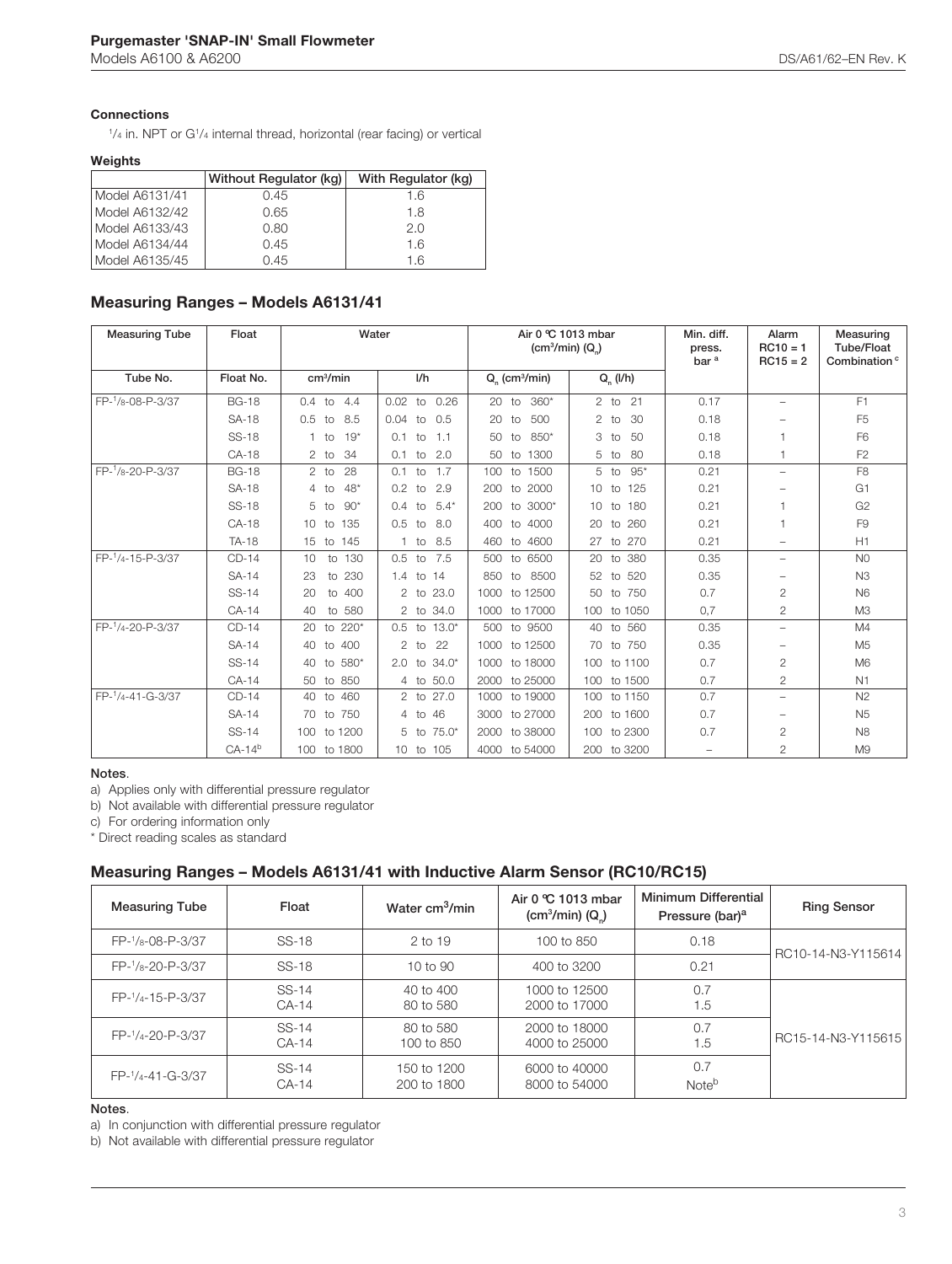## **Measuring Ranges – Models A6132/42**

| Measuring               |                                                          |                         | Max. flow <sup>a</sup>                 |                                                                |                                               | Float/                                                |
|-------------------------|----------------------------------------------------------|-------------------------|----------------------------------------|----------------------------------------------------------------|-----------------------------------------------|-------------------------------------------------------|
| <b>Tube Size</b>        | <b>Measuring Tube</b><br>No.                             | Float No.               | Water<br>cm <sup>3</sup> /min          | Air 0 °C 1013 mbar<br>(cm <sup>3</sup> /min) (Q <sub>n</sub> ) | $RC10 = 1$<br>$RC15 = 2$                      | <b>Measuring Tube</b><br>Combination <sup>c</sup>     |
|                         | FP-1/16-12-G-5/81<br>16<br>20                            | <b>BG-16</b>            | 0.92<br>1.61<br>2.45                   | 80.0<br>131.1<br>192.5                                         |                                               | B6<br>C1<br>C <sub>6</sub>                            |
|                         | FP-1/16-12-G-5/81<br>16<br>20                            | SA-16                   | 1.58<br>3.2<br>4.82                    | 117.0<br>188.6<br>270.1                                        |                                               | B <sub>8</sub><br>C <sub>3</sub><br>C <sub>8</sub>    |
|                         | FP-1/16-12-G-5/81<br>16<br>20                            | SS-16                   | 4.2<br>$7.2$<br>10.3                   | 103.5<br>319.2<br>430.5                                        |                                               | B <sub>9</sub><br>C4<br>$\overline{C}9$               |
| $1/16$ in. <sup>b</sup> | FP-1/16-12-G-5/81<br>16<br>20                            | CA-16                   | 7.6<br>12.3<br>17.8                    | 307.1<br>475.3<br>636.2                                        |                                               | B7<br>$\frac{C2}{C7}$                                 |
|                         | FP-1/16-12-G-5/81<br>16<br>20                            | TA-16                   | 8.4<br>13.5<br>18.6                    | 326.7<br>508.5<br>678.0                                        |                                               | $_{C5}^{CO}$<br>D <sub>0</sub>                        |
|                         | FP-1/8-08-G-5/81<br>12<br>16<br>20 <sup>2</sup><br>25    | <b>BG-18</b>            | 6.1<br>13.9<br>22.6<br>31.5<br>43.7    | 373.6<br>696.3<br>1046.2<br>1426.6<br>1885.1                   |                                               | H2<br>H7<br>J2<br>J7<br>K <sub>2</sub>                |
| $\frac{1}{8}$ in.       | FP-1/8-08-G-5/81<br>12<br>16<br>20<br>25                 | SA-18                   | 10.5<br>23.0<br>35.7<br>48.5<br>64.5   | 511.3<br>928.8<br>1384.7<br>1857.6<br>2454.0                   |                                               | H4<br>H <sub>0</sub><br>J4<br>$\mathsf{J}9$<br>K4     |
|                         | FP-1/8-08-G-5/81<br>12<br>16<br>20<br>25                 | <b>SS-18</b>            | 20.5<br>39.5<br>60.0<br>81.0<br>107.0  | 804.4<br>1421.4<br>2092.8<br>2788.3<br>3629.1                  | 1<br>$\mathbf 1$<br>1<br>1<br>$\mathbf{1}$    | H <sub>5</sub><br>JO.<br>J5<br>K0<br>K <sub>5</sub>   |
|                         | FP-1/8-08-G-5/81<br>12<br>$\frac{16}{20}$<br>25          | CA-18                   | 33.6<br>61.2<br>90.6<br>121.7<br>159.7 | 1205.7<br>2089.4<br>3014.3<br>3997.8<br>5136.7                 | $\mathbf{1}$<br>1<br>1<br>$\overline{1}$<br>1 | H3<br>H8<br>J3<br>J8<br>K <sub>3</sub>                |
|                         | FP-1/8-08-G-5/81<br>12<br>16<br>20<br>25                 | TA-18                   | 36.5<br>66.0<br>97.5<br>130.0<br>171.5 | 1287.9<br>2219.0<br>3202.4<br>4229.3<br>5456.3                 |                                               | H <sub>6</sub><br>J1<br>J6<br>K1<br>L1                |
|                         | FP-1/4-10-G-5/81<br>16<br>20<br>25                       | $CD-14$                 | 78<br>152<br>206<br>275                | 3717<br>6742<br>8928<br>11479                                  |                                               | R4<br>S <sub>0</sub><br>$rac{56}{T2}$                 |
|                         | FP-1/4-10-G-5/81<br>16<br>20<br>25                       | SA-14                   | 134<br>253<br>337<br>446               | 5200<br>9245<br>12231<br>15650                                 |                                               | R <sub>5</sub><br>S1<br>$\overline{\text{S}}$ 7<br>T3 |
| $1/4$ in.               | FP-1/4-10-G-5/81<br>$\frac{16}{20}$<br>25                | SS-14                   | 228<br>415<br>547<br>703               | 7793<br>13672<br>17979<br>22900                                | 2222                                          | R <sub>6</sub><br>S2<br>S8<br>T4                      |
|                         | FP-1/4-10-G-5/81<br>16<br>$\substack{20\\25}$            | $CA-14$                 | 346<br>612<br>805<br>1036              | 10967<br>19227<br>25293<br>32200                               | 2222                                          | $\overline{R3}$<br>R9<br>S5<br>T1                     |
|                         | FP-1/4-10-G-5/81<br>16<br>20<br>25                       | TA-14                   | 370<br>660<br>860<br>1105              | 11704<br>20457<br>26703<br>34276                               |                                               | R7<br>$rac{S3}{S9}$<br>T <sub>5</sub>                 |
|                         | FP-1/4-40-G-6/81<br>FP-1/4-40-G-6/81<br>FP-1/4-40-G-6/81 | SS-14<br>CA-14<br>TA-14 | 1500<br>2050<br>2200                   | 45700<br>64800<br>67200                                        | $\frac{2}{2}$                                 | V <sub>0</sub><br>T7<br>W1                            |

### **Notes**.

a) Maximum flow rates for other fluids can be calculated using our sizing software – contact ABB

b) Not available with differential pressure regulator

c) For ordering information only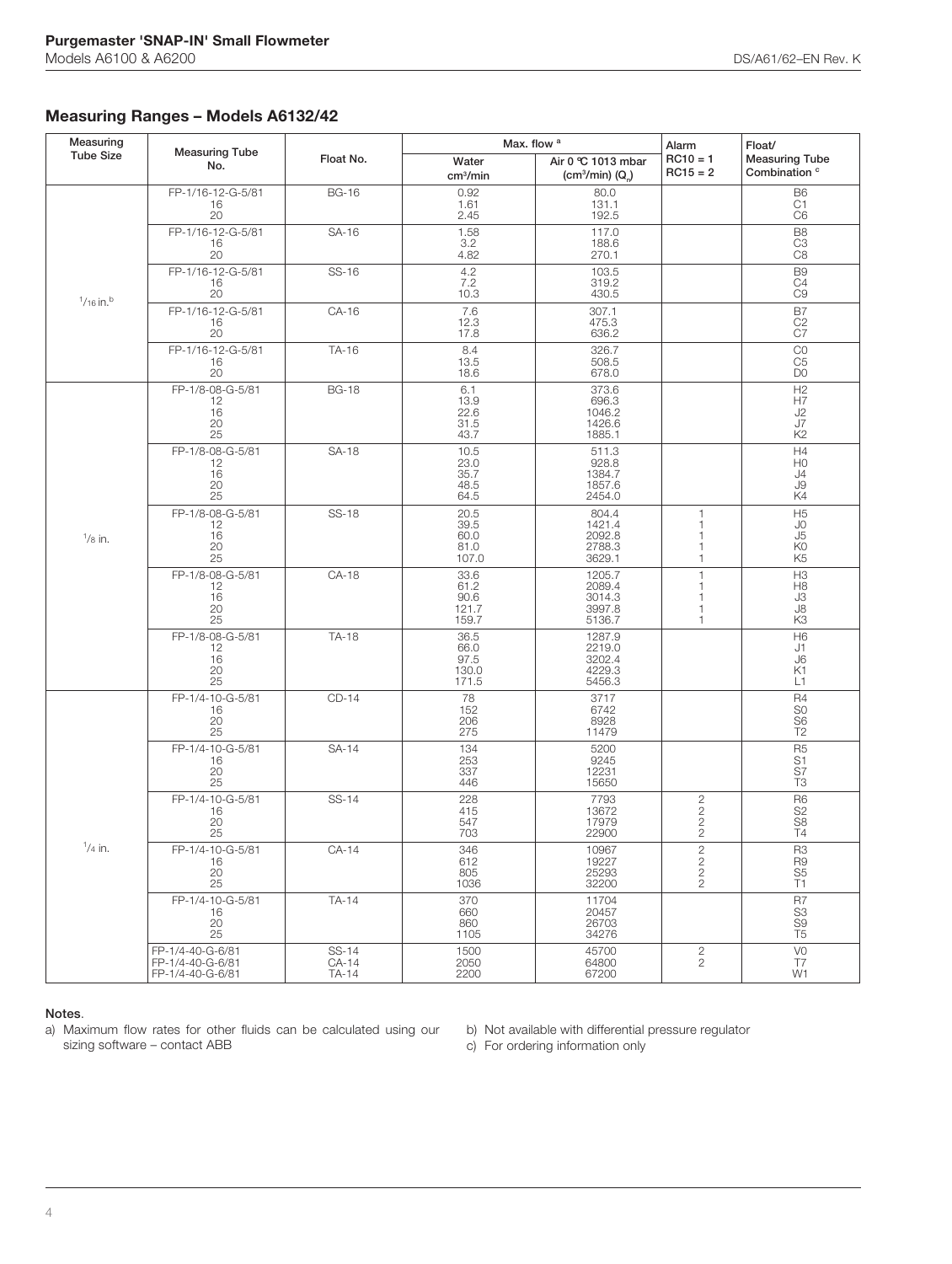## **Measuring Ranges – Models A6132/42 with Inductive Alarm Sensor (RC10/RC15)**

| Measuring<br>Tube                        | Float            | Max. Flow                             |                                                                | Minimum Differential<br>Pressure (bar) <sup>a</sup> | <b>Ring Sensor</b> |
|------------------------------------------|------------------|---------------------------------------|----------------------------------------------------------------|-----------------------------------------------------|--------------------|
|                                          |                  | Water cm <sup>3</sup> /min            | Air 0 °C 1013 mbar<br>(cm <sup>3</sup> /min) (Q <sub>n</sub> ) |                                                     |                    |
| FP-1/8-08-G-5/81<br>12<br>16<br>20<br>25 | <b>SS-18</b>     | 20.5<br>39.5<br>60.0<br>81.0<br>107.0 | 804.4<br>1421.4<br>2092.8<br>2788.3<br>3629.1                  | 0.18                                                | RC10-14-N3-Y115614 |
| FP-1/4-10-G-5/81<br>16<br>20<br>25       | SS-14            | 228<br>415<br>547<br>703              | 7793<br>13672<br>17979<br>22900                                | 0.7                                                 |                    |
| FP-1/4-10-G-5/81<br>16<br>20<br>25       | $CA-14$          | 346<br>612<br>805<br>1036             | 10967<br>19227<br>25293<br>32200                               | 1.5                                                 | RC15-14-N3-Y115615 |
| FP-1/4-40-G-6/281<br>40                  | SS-14<br>$CA-14$ | 1512<br>2180                          | 48384<br>67580                                                 | 0.7 <sup>b</sup>                                    |                    |

### **Notes**.

a) In conjunction with differential pressure regulator

b) Not available with differential pressure regulator

## **Measuring Ranges – Models A6133/43**

| <b>Measuring Tube</b>  | Float        | Max. Flow            |                |                |                             |  |
|------------------------|--------------|----------------------|----------------|----------------|-----------------------------|--|
|                        |              | Water                |                |                | Air 0 $\degree$ C 1013 mbar |  |
|                        |              | cm <sup>3</sup> /min | 1/h            | $cm3/min$ (Qn) | I/h                         |  |
| $FP-1/8-077-G-10$      | SA-18        | 1 to 9.5             | 0.08 to 0.58   | 80 to 520      | 4 to 32                     |  |
| FP-1/8-13.3-G-10       | <b>BG-18</b> | 2 to 17              | $0.1$ to $1.0$ | 100 to 850     | 6 to 50                     |  |
| $FP-1/8-077-G-10$      | SS-18        | $2$ to $20$          | $0.15$ to 1.2  | 100 to 800     | 6 to 50                     |  |
| $FP-1$ / $8-13.3-G-10$ | <b>SA-18</b> | 2 to 27              | $0.2$ to 1.6   | 150 to 1100    | 10 to 65                    |  |
| $FP-1$ / $8-13.3-G-10$ | <b>SS-18</b> | 6 to 48              | $0.2$ to $2.9$ | 200 to 1700    | 10 to 100                   |  |
| $FP-1/4-10-G-10$       | <b>BG-14</b> | 10 to 95             | $0.8$ to 5.6   | 400 to 4200    | 20 to 250                   |  |
| $FP-1/4-19-G-10$       | <b>BG-14</b> | 20 to 230            | 1.5 to 13.5    | 1000 to 9000   | 80 to 560                   |  |
| FP-1/4-10-G-10         | $CA-14$      | 40 to 360            | 2 to 22        | 1500 to 11500  | 100 to 700                  |  |
| $FP-1/4-19-G-10$       | SS-14        | 80 to 540            | 4 to 32        | 2000 to 17000  | 150 to 1050                 |  |
| $FP-1/4-40-G-10$       | <b>BG-14</b> | 80 to 600            | 4 to 38        | 2000 to 26000  | 200 to 1600                 |  |
| FP-1/4-19-G-10         | $CA-14$      | 100 to 800*          | 6 to 48        | 2000 to 24000  | 150 to 1450                 |  |
| FP-1/4-40-G-10         | SS-14        | 150 to 1500*         | 10 to 90       | 6000 to 48000  | 200 to 2900                 |  |
| FP-1/4-40-G-10         | $CA-14$      | 200 to 2200*         | 15 to 135      | 1000 to 70000  | 400 to 4000                 |  |

\*Not available with differential pressure regulator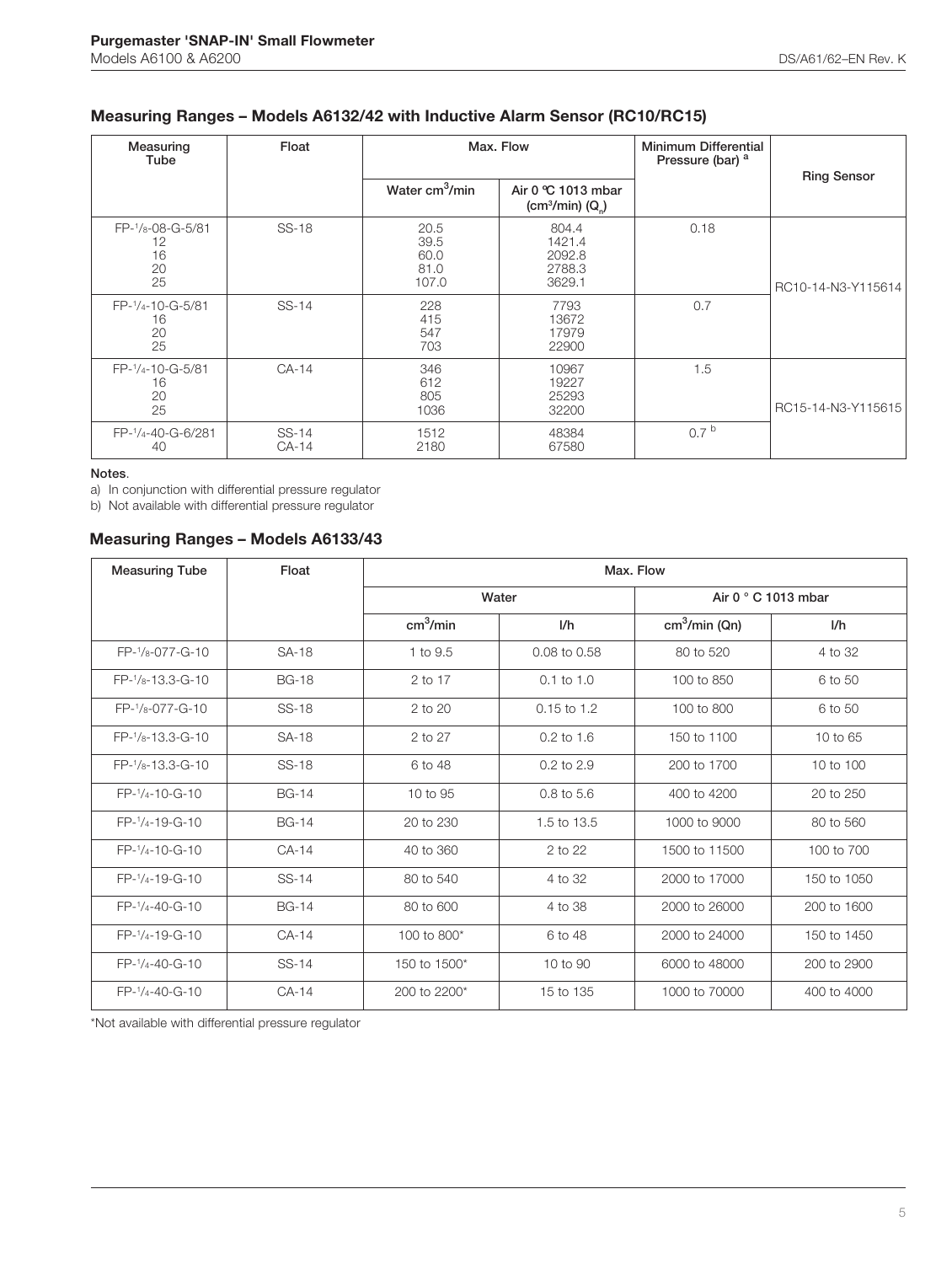## **Measuring Ranges – Models A6133/43 with Inductive Alarm Sensor (RC10/RC15)**

| <b>Measuring Tube</b>  | Float   | Max. Flow            |                |                             |             |  |  |  |
|------------------------|---------|----------------------|----------------|-----------------------------|-------------|--|--|--|
|                        |         | Water                |                | Air 0 $\degree$ C 1013 mbar |             |  |  |  |
|                        |         | cm <sup>3</sup> /min | 1/h            | $cm3/min$ (Qn)              | 1/h         |  |  |  |
| $FP-1/8-077-G-10$      | SS-18   | $2$ to $20$          | $0.15$ to 1.2  | 100 to 800                  | 6 to 50     |  |  |  |
| $FP-1$ / $8-13.3-G-10$ | SS-18   | 6 to 48              | $0.2$ to $2.9$ | 200 to 1700                 | 10 to 100   |  |  |  |
| $FP-1/4-10-G-10$       | $CA-14$ | 40 to 360            | $2$ to $22$    | 1500 to 11500               | 100 to 700  |  |  |  |
| $FP-1/4-19-G-10$       | $SS-14$ | 80 to 540            | 4 to 32        | 2000 to 17000               | 150 to 1050 |  |  |  |
| $FP-1/4-19-G-10$       | $CA-14$ | 100 to 800 $*$       | 6 to 48        | 2000 to 24000               | 150 to 1450 |  |  |  |
| $FP-1/4-40-G-10$       | $SS-14$ | 150 to 1500*         | $10$ to $90$   | 6000 to 48000               | 200 to 2900 |  |  |  |
| FP-1/4-40-G-10         | $CA-14$ | 200 to 2200*         | 15 to 135      | 1000 to 70000               | 400 to 4000 |  |  |  |

\*Not available with differential pressure regulator

## **Measuring Ranges – Models A6134/44**

| Measuring Tube b<br>Float No. |                      | Water<br>cm <sup>3</sup> /min | Air $0 \text{ °C}$ 1013 mbar             | Min. Required<br><b>Differential Press</b> | Float/<br><b>Measuring Tube</b> |  |  |  |
|-------------------------------|----------------------|-------------------------------|------------------------------------------|--------------------------------------------|---------------------------------|--|--|--|
| Tube No.                      |                      |                               | (cm <sup>3</sup> /min) (Q <sub>n</sub> ) | bar <sup>a</sup>                           | Combination <sup>d</sup>        |  |  |  |
| FP-1/16-08-P-11/2/19          | BG-16 °              | 0.05<br>0.8<br>to             | 5<br>65<br>to                            | $\overline{\phantom{0}}$                   | A1                              |  |  |  |
|                               | $SA-16°$             | 0.10<br>1.0<br>to             | 5<br>90<br>to                            |                                            | A2                              |  |  |  |
|                               | SS-16 °              | 0.50<br>4.0<br>to             | 15<br>170<br>$\overline{10}$             |                                            | A <sub>3</sub>                  |  |  |  |
| FP-1/16-30-P-11/2/19          | <b>BG-16</b>         | 0.5<br>7.0<br>to              | 25<br>400<br>$\overline{10}$             | 0.17                                       | A4                              |  |  |  |
|                               | $SA-16$              | 1.0<br>to 13.0                | 50<br>550<br>to                          | 0.17                                       | A <sub>5</sub>                  |  |  |  |
|                               | $SS-16$              | to 22.0<br>2.0                | 50<br>850<br>to                          | 0.17                                       | A <sub>6</sub>                  |  |  |  |
| FP-1/8-21-P-11/2/19           | <b>BG-18</b>         | to 37.5<br>2.5                | 100<br>to 2000                           | 0.21                                       | E1                              |  |  |  |
|                               | $SA-18$              | 5.0<br>to 60.0                | 200<br>to 2600                           | 0.21                                       | E <sub>3</sub>                  |  |  |  |
|                               | $SS-18$              | to 120.0<br>10                | to 3800<br>200                           | 0.21                                       | E4                              |  |  |  |
|                               | $CA-18$              | to 180<br>14                  | to 5600<br>280                           | 0.21                                       | E <sub>2</sub>                  |  |  |  |
| FP-5/32-40-P-11/2/19          | $BG-^{5}/_{32}$      | 15<br>to 190                  | to 8000<br>700                           | 0.18                                       | W <sub>2</sub>                  |  |  |  |
|                               | $SS-^{5}/_{32}$      | to 450<br>40                  | to 15000<br>1200                         | 0.18                                       | W3                              |  |  |  |
| FP-1/4-28-P-11/2/19           | $SA-14$              | to 570<br>30                  | 1300<br>to 19500                         | 0.7                                        | L2                              |  |  |  |
|                               | $SS-14$              | to 850<br>50                  | 2000<br>to 28000                         | 0.7                                        | L3                              |  |  |  |
| $FP-1/4-41-P-11/6/19$         | SS-14 °              | to 1600<br>100                | 2500<br>to 45000                         | -                                          | M1                              |  |  |  |
|                               | $CA-14$ <sup>c</sup> | to 2200<br>200                | to 70000<br>5000                         |                                            | L4                              |  |  |  |

### **Notes**.

a) Applies only with built-in differential pressure regulator

b) Only with % scale. Not available with differential pressure regulator.

c) Not available with differential pressure regulator.

d) For ordering information only.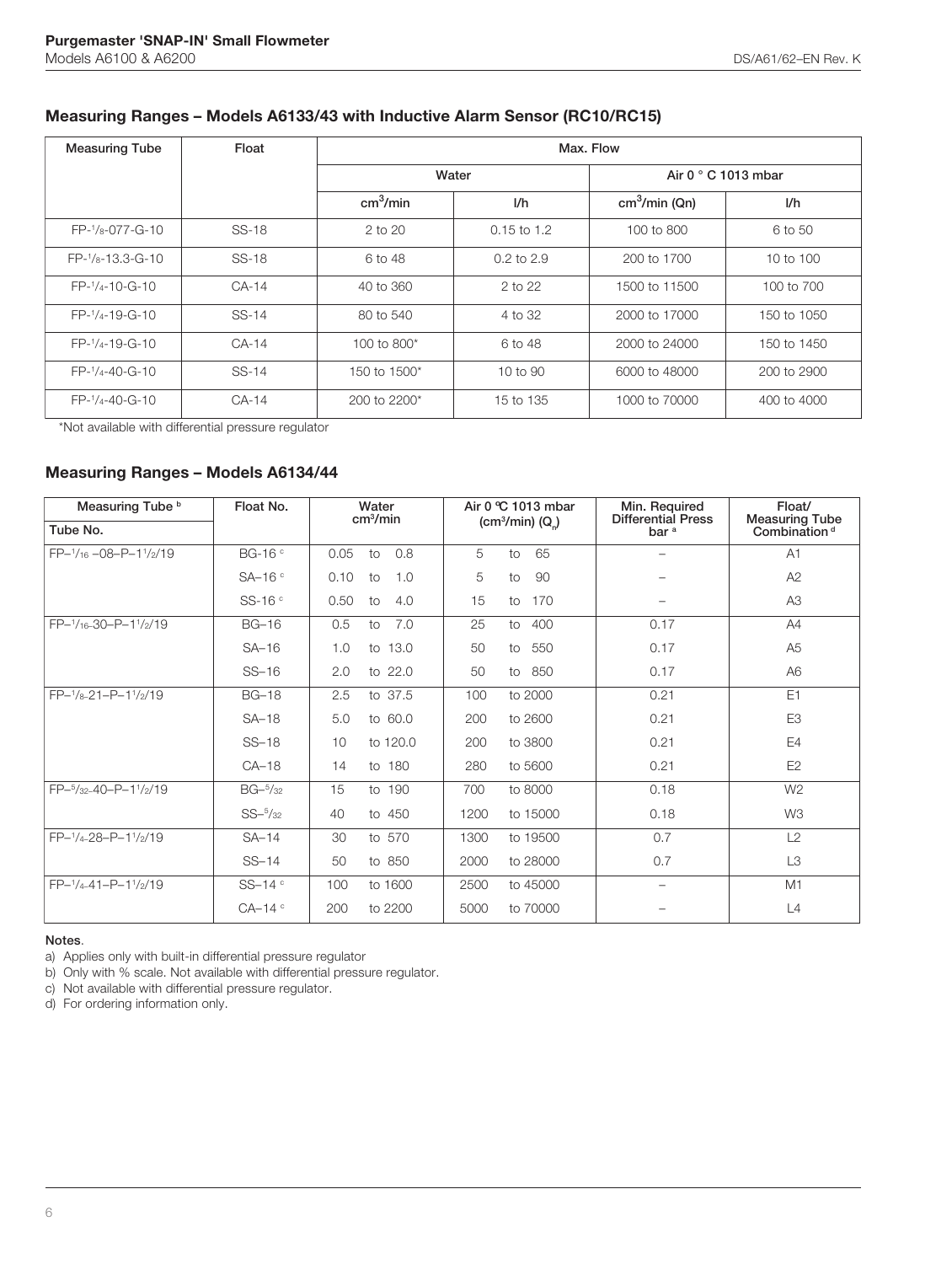## **Overall Dimensions**

G  $\frac{1}{4}$   $\mid$   $\frac{1}{4}$ 



## **In-line and Front Panel-mounting (horizontal and vertical connections)**

 $1/4$  in. NPT | 27.2 | 71 | 68 | 125 | 151 | 3 in. | A6x35/45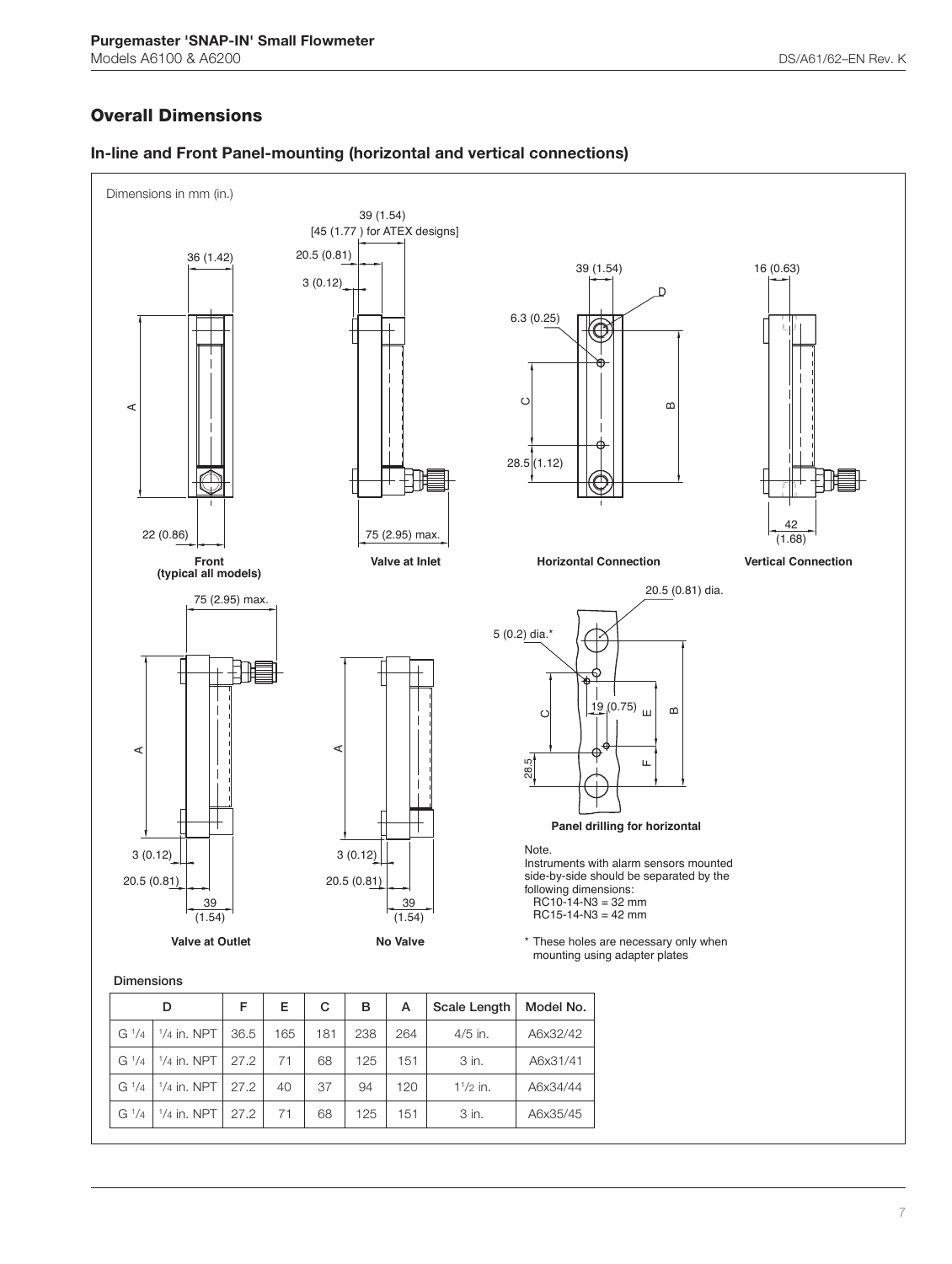## **Purgemaster with Regulator**

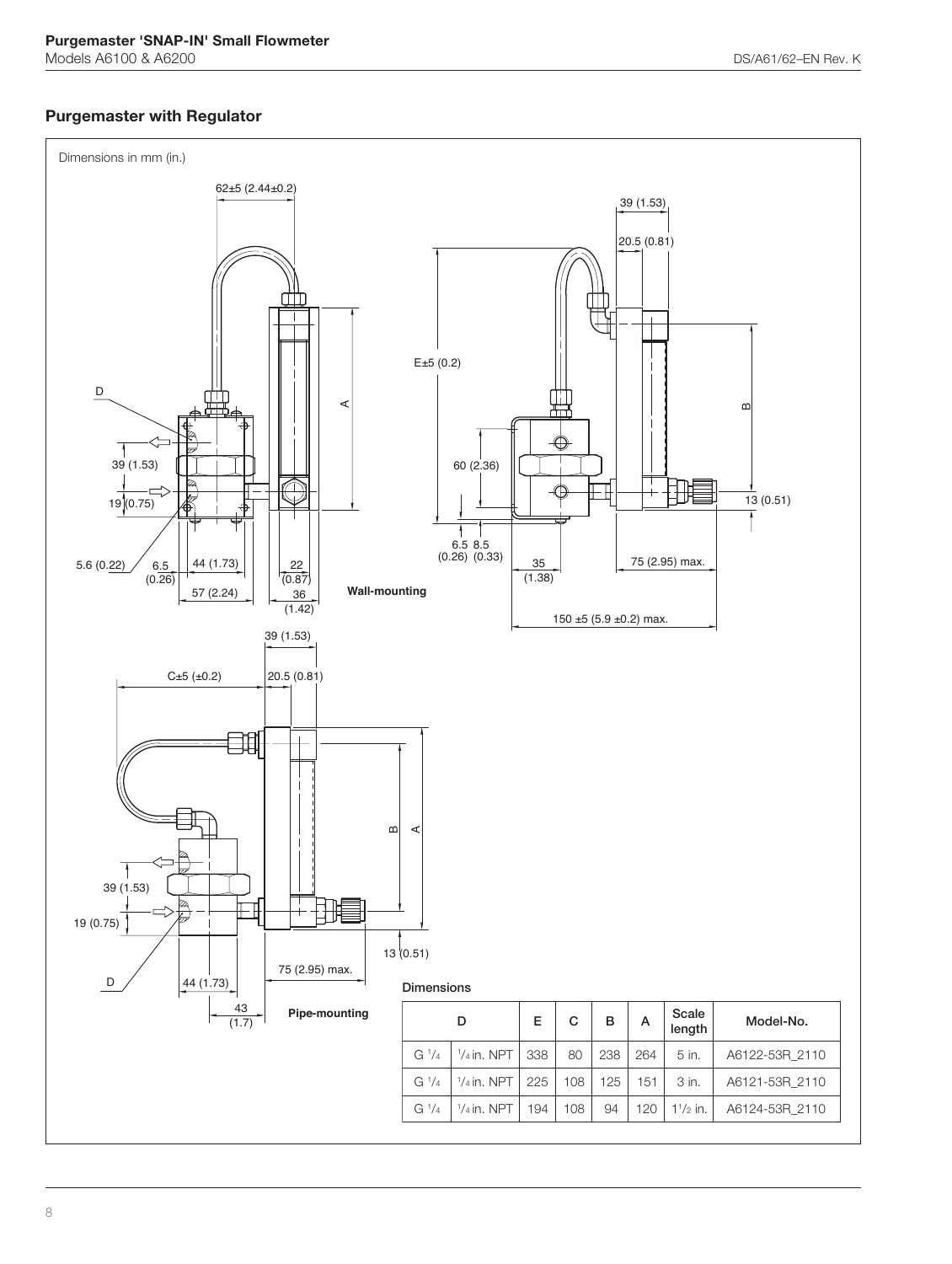## **Panel-mounting (horizontal connections)**

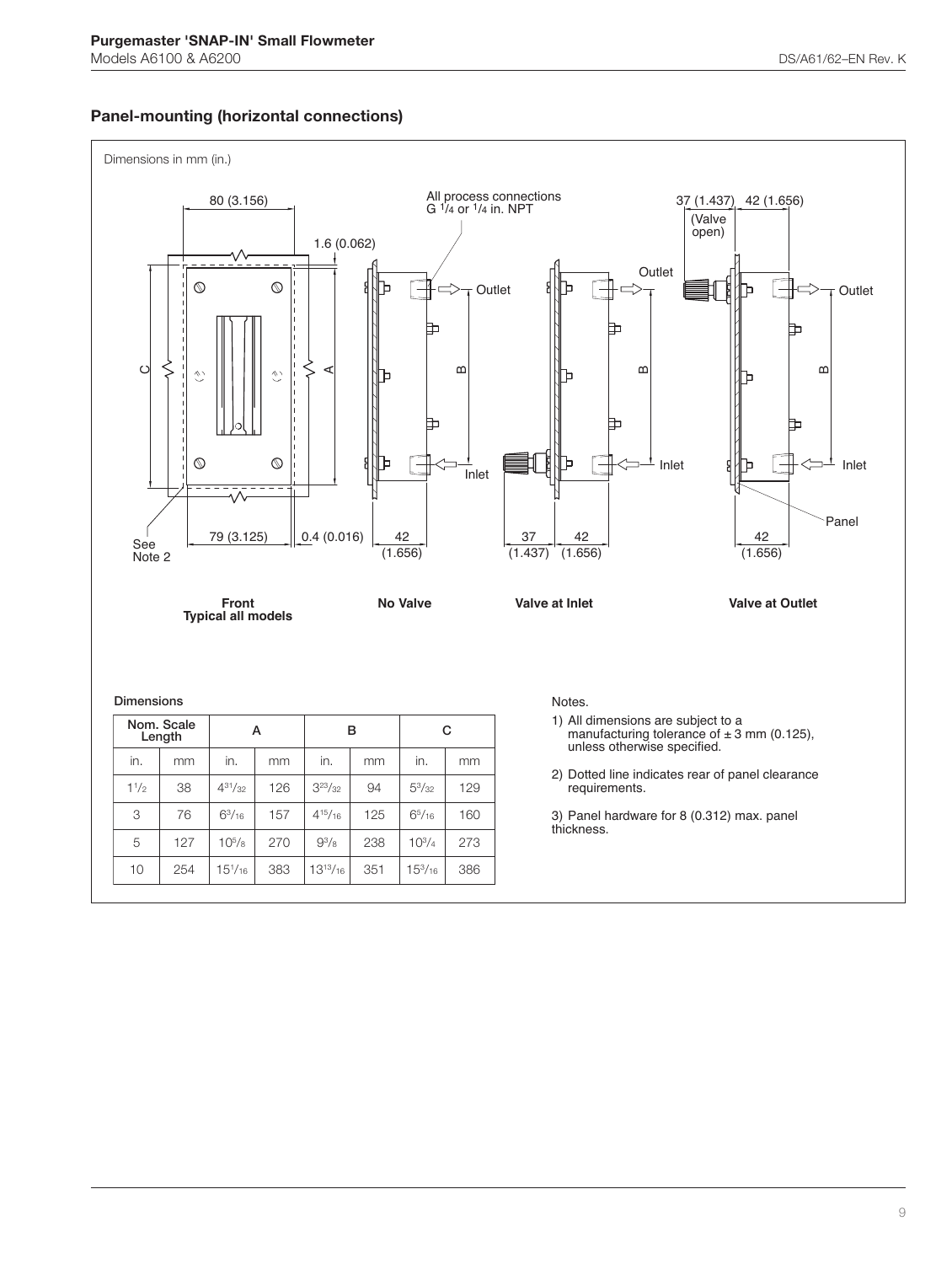## **Panel-mounting with Differential Pressure Regulator**

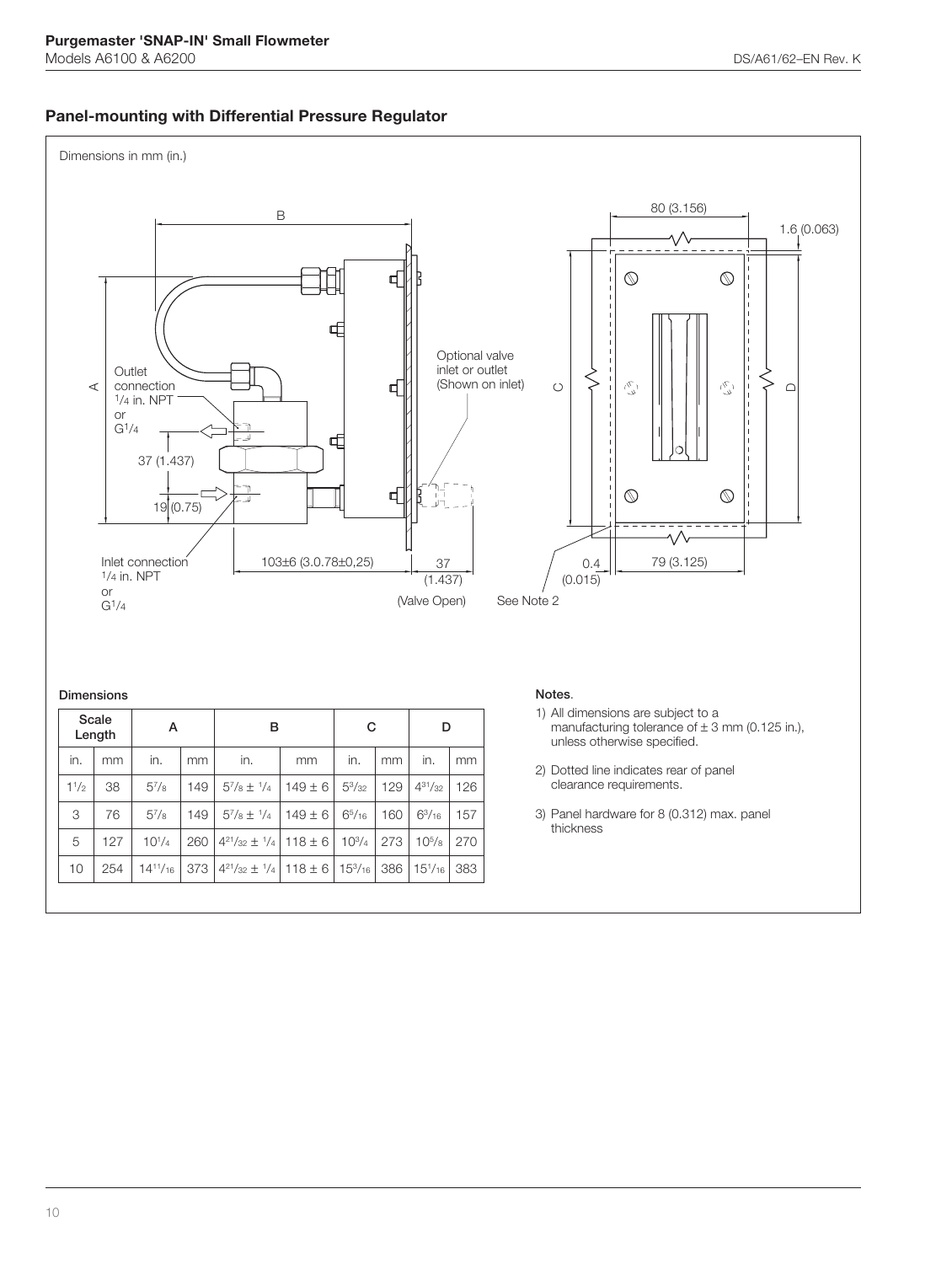## **Panel Cut-out for Panel-mounting**

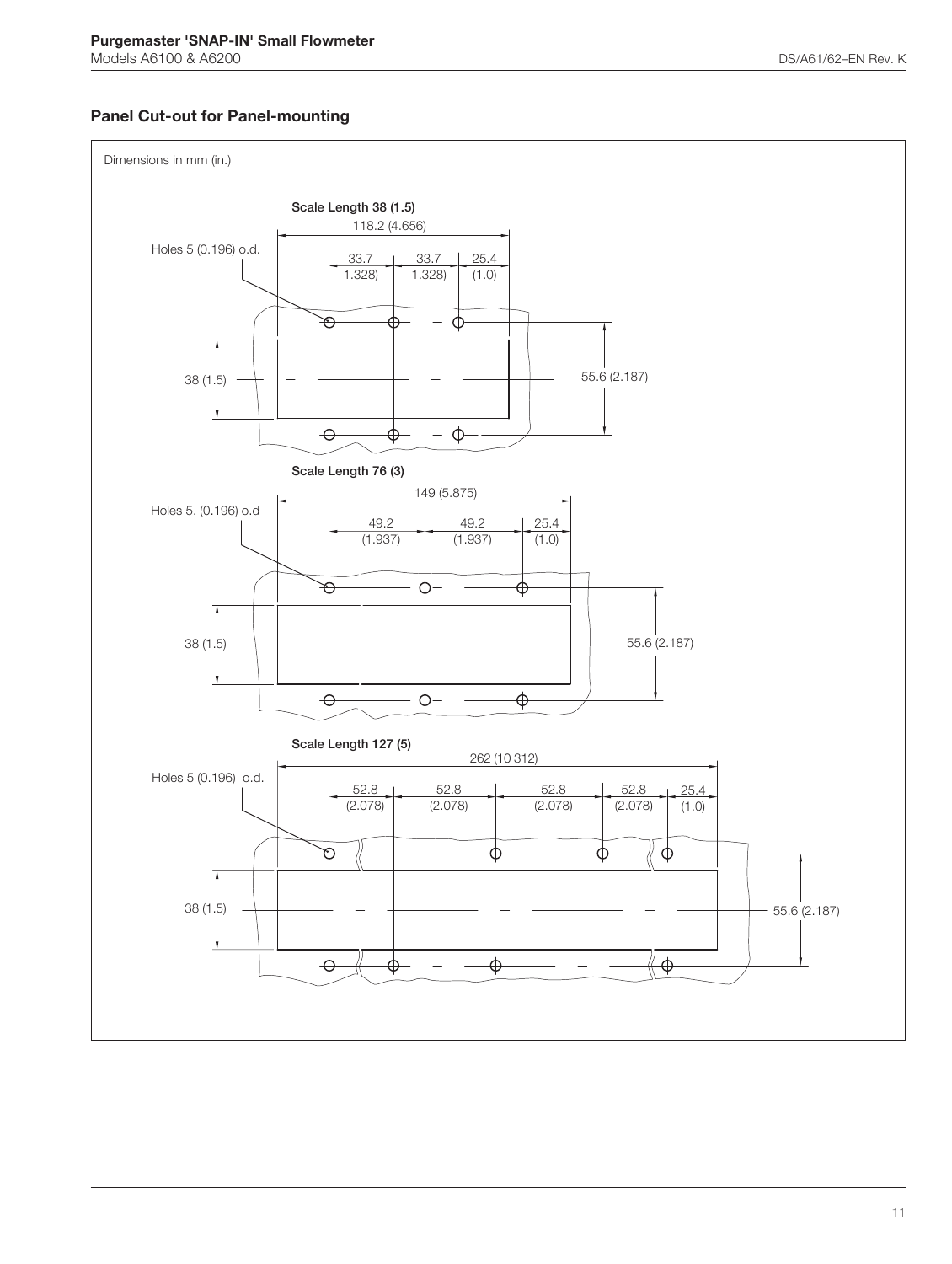## **Ordering Information**

| <b>Model Code</b>                                                                       |                  |                                                                                                | $A6 \mid X$ |              | X      | X              | X           | $X$ $X$      |   | X                                          | X      | X      | X                | x                   | X      | X |                  |
|-----------------------------------------------------------------------------------------|------------------|------------------------------------------------------------------------------------------------|-------------|--------------|--------|----------------|-------------|--------------|---|--------------------------------------------|--------|--------|------------------|---------------------|--------|---|------------------|
| Connection                                                                              |                  |                                                                                                |             |              |        |                |             |              |   |                                            |        |        |                  |                     |        |   |                  |
| Horizontal                                                                              |                  |                                                                                                |             | 1            |        |                |             |              |   |                                            |        |        |                  |                     |        |   |                  |
| Vertical                                                                                |                  |                                                                                                |             | $\mathbf{2}$ |        |                |             |              |   |                                            |        |        |                  |                     |        |   |                  |
| <b>Connection Type</b>                                                                  |                  |                                                                                                |             |              |        |                |             |              |   |                                            |        |        |                  |                     |        |   |                  |
| As regulator                                                                            |                  |                                                                                                |             |              | 2      |                |             |              |   |                                            |        |        |                  |                     |        |   |                  |
| $1/4$ in. NTP                                                                           |                  |                                                                                                |             |              | 3      |                |             |              |   |                                            |        |        |                  |                     |        |   |                  |
| $G^{1/4}$<br>Tube 6 mm                                                                  |                  |                                                                                                |             |              | 4<br>5 |                |             |              |   |                                            |        |        |                  |                     |        |   |                  |
| Tube 8 mm                                                                               |                  |                                                                                                |             |              | 6      |                |             |              |   |                                            |        |        |                  |                     |        |   |                  |
| Hoses 6 mm                                                                              |                  |                                                                                                |             |              | 7      |                |             |              |   |                                            |        |        |                  |                     |        |   |                  |
| Hoses 8 mm<br>Special                                                                   |                  |                                                                                                |             |              | 8<br>9 |                |             |              |   |                                            |        |        |                  |                     |        |   |                  |
| <b>Tube Length</b>                                                                      |                  |                                                                                                |             |              |        |                |             |              |   |                                            |        |        |                  |                     |        |   |                  |
| 3 in.                                                                                   |                  |                                                                                                |             |              |        | 1              |             |              |   |                                            |        |        |                  |                     |        |   |                  |
| 5 in.                                                                                   |                  |                                                                                                |             |              |        | $\mathbf{2}$   |             |              |   |                                            |        |        |                  |                     |        |   |                  |
| 10 in.                                                                                  |                  |                                                                                                |             |              |        | 3              |             |              |   |                                            |        |        |                  |                     |        |   |                  |
| $1^{1}/2$ in.                                                                           |                  |                                                                                                |             |              |        | $\overline{4}$ |             |              |   |                                            |        |        |                  |                     |        |   |                  |
| <b>Tube Diameter</b><br>$\frac{1}{16}$ in.                                              |                  |                                                                                                |             |              |        |                |             |              |   |                                            |        |        |                  |                     |        |   |                  |
| $\frac{1}{8}$ in.                                                                       |                  |                                                                                                |             |              |        |                | Α<br>B      |              |   |                                            |        |        |                  |                     |        |   |                  |
| $\frac{1}{4}$ in.                                                                       |                  |                                                                                                |             |              |        |                | $\mathsf C$ |              |   |                                            |        |        |                  |                     |        |   |                  |
| $5/32$ in.                                                                              |                  |                                                                                                |             |              |        |                | D           |              |   |                                            |        |        |                  |                     |        |   |                  |
| Tube / Float                                                                            |                  |                                                                                                |             |              |        |                |             |              |   |                                            |        |        |                  |                     |        |   |                  |
| None<br>Select from Tables on pages 3, 4 or 5                                           |                  |                                                                                                |             |              |        |                |             | $\bigcirc_*$ | O |                                            |        |        |                  |                     |        |   |                  |
| Scale Type pages 3, 4, 5 or 6                                                           |                  |                                                                                                |             |              |        |                |             |              |   |                                            |        |        |                  |                     |        |   |                  |
| Without                                                                                 |                  |                                                                                                |             |              |        |                |             |              |   | 0                                          |        |        |                  |                     |        |   |                  |
| Direct reading                                                                          |                  |                                                                                                |             |              |        |                |             |              |   | 1                                          |        |        |                  |                     |        |   |                  |
| dt/df ratio                                                                             |                  |                                                                                                |             |              |        |                |             |              |   |                                            |        |        |                  |                     |        |   |                  |
| Percent<br>Standard direct reading                                                      |                  |                                                                                                |             |              |        |                |             |              |   | $\begin{array}{c} 2 \\ 3 \\ 4 \end{array}$ |        |        |                  |                     |        |   |                  |
| Calibrated                                                                              |                  |                                                                                                |             |              |        |                |             |              |   | 5                                          |        |        |                  |                     |        |   |                  |
| <b>Materials</b>                                                                        |                  |                                                                                                |             |              |        |                |             |              |   |                                            |        |        |                  |                     |        |   |                  |
| Brass / Viton                                                                           | Α                | Stainless steel / Buna                                                                         |             |              |        |                |             |              |   |                                            |        |        |                  |                     |        |   |                  |
| Brass / Buna                                                                            | B                | Stainless steel / Ethylenepropylene                                                            |             |              |        |                |             |              |   |                                            | Κ      |        |                  |                     |        |   |                  |
| Brass / Ethylenepropylene<br>Brass / Kalrez                                             | C<br>D           | Stainless steel / Kalrez<br>Special                                                            |             |              |        |                |             |              |   |                                            | L<br>Ζ |        |                  |                     |        |   |                  |
| Stainless steel / Viton                                                                 |                  |                                                                                                |             |              |        |                |             |              |   |                                            |        |        |                  |                     |        |   |                  |
| Valve                                                                                   |                  |                                                                                                |             |              |        |                |             |              |   |                                            |        |        |                  |                     |        |   |                  |
| Without Valve                                                                           | Α                | DVGW Valve at Outlet, Low Capacity (Size 1.2)                                                  |             |              |        |                |             |              |   |                                            |        | S      |                  |                     |        |   |                  |
| Valve at Outlet, Low Capacity (Size 1.2)<br>Valve at Outlet, Medium Capacity (Size 2.2) | $\mathsf C$<br>M | DVGW Valve at Outlet, Medium Capacity (Size 2.2)                                               |             |              |        |                |             |              |   |                                            |        | Q<br>U |                  |                     |        |   |                  |
| Valve at Outlet, High Capacity (Size 3.2)                                               | Ε                | DVGW Valve at Outlet, High Capacity (Size 3.2)<br>DVGW Valve at Inlet, Low Capacity (Size 1.2) |             |              |        |                |             |              |   |                                            |        | T      |                  |                     |        |   |                  |
| Valve at Inlet, Low Capacity (Size 1.2)                                                 | D                | DVGW Valve at Inlet, Medium Capacity (Size 2.2)                                                |             |              |        |                |             |              |   |                                            |        | R      |                  |                     |        |   |                  |
| Valve at Inlet, Medium Capacity (Size 2.2)                                              | N<br>F           | DVGW Valve at Inlet, High Capacity (Size 3.2)                                                  |             |              |        |                |             |              |   |                                            |        | V      |                  |                     |        |   |                  |
| Valve at Inlet, High Capacity (Size 3.2)<br>Alarm (excluding amplifier)                 |                  |                                                                                                |             |              |        |                |             |              |   |                                            |        |        |                  |                     |        |   |                  |
| Without                                                                                 |                  |                                                                                                |             |              |        |                |             |              |   |                                            |        |        |                  |                     |        |   |                  |
| Min. alarm                                                                              |                  |                                                                                                |             |              |        |                |             |              |   |                                            |        |        | B                |                     |        |   |                  |
| Max. alarm                                                                              |                  |                                                                                                |             |              |        |                |             |              |   |                                            |        |        | $\mathsf{C}$     |                     |        |   |                  |
| Min. & max. alarm<br>Suitable for alarms (no sensors fitted)                            |                  |                                                                                                |             |              |        |                |             |              |   |                                            |        |        | $\mathsf D$<br>E |                     |        |   |                  |
| Regulator                                                                               |                  |                                                                                                |             |              |        |                |             |              |   |                                            |        |        |                  |                     |        |   |                  |
| Without                                                                                 |                  |                                                                                                |             |              |        |                |             |              |   |                                            |        |        |                  | 0                   |        |   |                  |
| Standard capacity 1/4 in. NTP                                                           |                  |                                                                                                |             |              |        |                |             |              |   |                                            |        |        |                  | 1                   |        |   |                  |
| Standard capacity G 1/4                                                                 |                  |                                                                                                |             |              |        |                |             |              |   |                                            |        |        |                  | $\mathbf{2}$        |        |   |                  |
| High capacity 1/4 in. NTP<br>High capacity G 1/4                                        |                  |                                                                                                |             |              |        |                |             |              |   |                                            |        |        |                  | 3<br>$\overline{4}$ |        |   |                  |
|                                                                                         |                  |                                                                                                |             |              |        |                |             |              |   |                                            |        |        |                  |                     |        |   |                  |
| Mounting                                                                                |                  |                                                                                                |             |              |        |                |             |              |   |                                            |        |        |                  |                     |        |   |                  |
| In-line<br>Wall                                                                         |                  |                                                                                                |             |              |        |                |             |              |   |                                            |        |        |                  |                     | A<br>B |   |                  |
| Rear panel                                                                              |                  |                                                                                                |             |              |        |                |             |              |   |                                            |        |        |                  |                     | C      |   |                  |
| Front panel                                                                             |                  |                                                                                                |             |              |        |                |             |              |   |                                            |        |        |                  |                     | D      |   |                  |
| Laboratory stand                                                                        |                  |                                                                                                |             |              |        |                |             |              |   |                                            |        |        |                  |                     | Ε<br>F |   |                  |
| Front panel $+$ adaptor<br>Front panel + end cap                                        |                  |                                                                                                |             |              |        |                |             |              |   |                                            |        |        |                  |                     | G      |   |                  |
| Front panel $+$ end cap $+$ adaptor                                                     |                  |                                                                                                |             |              |        |                |             |              |   |                                            |        |        |                  |                     | Н      |   |                  |
| Design level                                                                            |                  |                                                                                                |             |              |        |                |             |              |   |                                            |        |        |                  |                     |        | A |                  |
| Certification                                                                           |                  |                                                                                                |             |              |        |                |             |              |   |                                            |        |        |                  |                     |        |   |                  |
| ATEX II 2Gc T6-T4 with Ring Sensor<br>ATEX II 2GDc T4 130 ℃ without Ring Sensor         |                  |                                                                                                |             |              |        |                |             |              |   |                                            |        |        |                  |                     |        |   | A<br>$\mathsf D$ |
| None                                                                                    |                  |                                                                                                |             |              |        |                |             |              |   |                                            |        |        |                  |                     |        |   | $\mathsf S$      |
|                                                                                         |                  |                                                                                                |             |              |        |                |             |              |   |                                            |        |        |                  |                     |        |   |                  |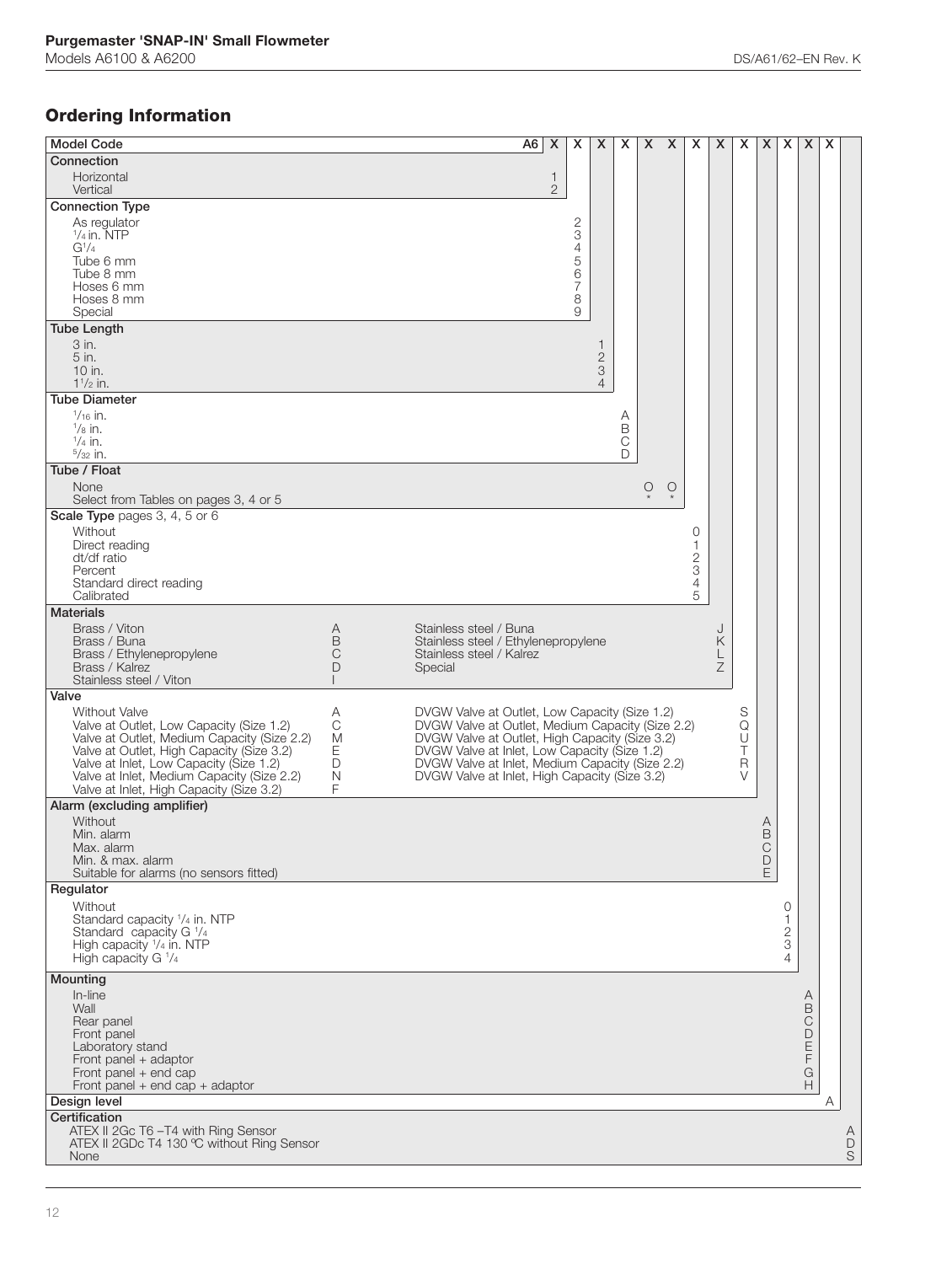### **Alarm Unit for Purgemaster**

The alarm comprises a ring sensor and associated switching amplifier, available as an accessory, for glass-tube type variablearea flowmeters, type A6x31/41 and A6x32/42.

Clamped directly to the body, the ring sensor is continuously adjustable across the overall metering range. The ring sensor can be used with all metal-float equipped flowmeters according to the capacity tables.

### **Principle of Operation**

The ring sensor, with a bistable switching action, energizes the relay in the amplifier when the float reaches the trigger level. It remains in that position, even if the float continues to move towards the alarm zone, thus leaving the trigger level. The relay de-energizes as soon as the float crosses the trigger level from the opposite direction and moves back from the alarm zone into the normal operating range. The actual float position – above or below the trigger level – is indicated precisely.

Operation in a hazardous area is possible, since the ring sensor used is an intrinsically safe switch with an intrinsically safe circuit. Flowmeter Model A6x31/41 is suitable for use either as a minimum alarm or a maximum alarm, due to its short metering tube. Model A6x32/42 is recommended if both alarm operations are required.

### **Design Features**

- Sensor height 14 mm, minimizes coverage of the scale
- Integrated clamp secures device directly to the meter body

No automatic adjustment during operation is possible

### **Specification – Ring Sensor**

### **Part Nos.**

Measuring tube 1/8 in. type RC10-14-N3-Y115614 Measuring tube 1/4 in. type RC15-14-N3-Y115615

### **Supply voltage**

10 V DC

### **Operating range**

| In direction 1 | $-2.9 \text{ mA}$ |
|----------------|-------------------|
| In direction 2 | $-4.8$ mA         |

**Permissible resistance of control cable**  $\leq 100 \Omega$ 

### **Repeatability**

1 %  $(T = constant)$ 

#### **Temperature drift**

 $+10%$ 

### **Permissible ambient temperature**

0 to 40 °C (32 to 104 °F)

### **Permissible process temperature**

0 to 40 °C (32 to 104 °F)

### **Connection cable**

 $LIFYY \times 0.14$  mm<sup>2</sup>

### **Cable length**

5 m (16.5 ft)

### **Housing**

Black Polycarbonate

### **Protection type as per EN 60529** IP67

#### **Certificate of conformity**

| Ring Sensor only:              | PTB 99 ATEX 2128X<br>II 2G EEx ia IIC T6       |
|--------------------------------|------------------------------------------------|
| Flowmeter with Ring Sensor:    | BASEEFA 03 ATEX 0424X<br>II 2G EEx c $T6 - T4$ |
| Flowmeter without Ring Sensor: | BASEEEA 03 ATEX 0424X                          |

II 2GD EEx c 130ºC

ter without Ring Ser!

### **Weight**

40 g (1.4 oz.) approx.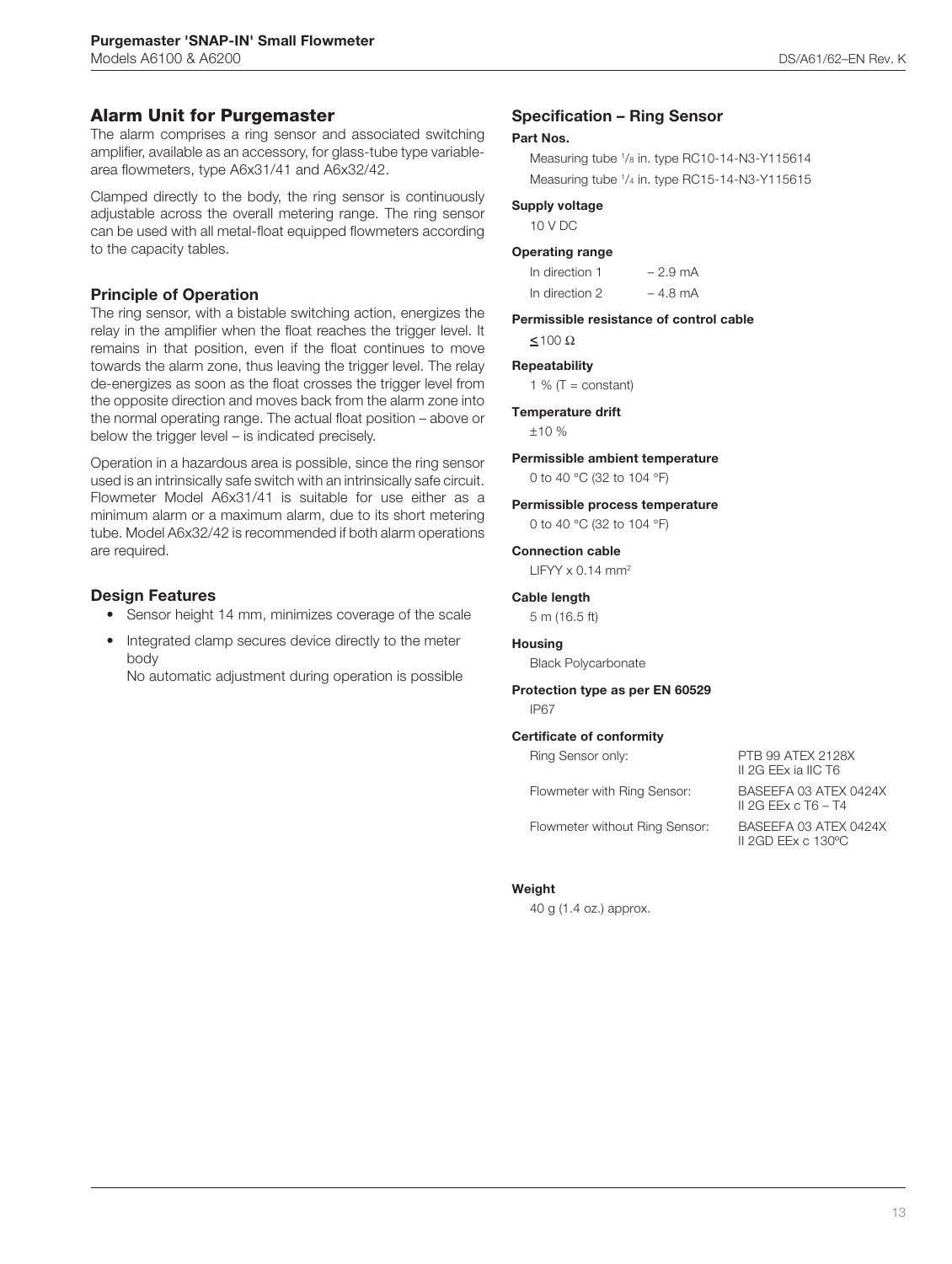## **Specification – Switching Amplifier**

### **Switch amplifier**

| Amplifier                        | <b>Supply Voltage</b> | Channels |
|----------------------------------|-----------------------|----------|
| KFD2-SR2-Ex1.W<br>KFD2-SR2-Ex2.W | 24 V DC<br>24 V DC    | 2        |
| KFA5-SR2-Ex1.W<br>KFA5-SR2-Ex2.W | 115 V AC<br>115 V AC  | 2        |
| KFA6-SR2-Ex1.W<br>KFA6-SR2-Ex2.W | 230 V AC<br>230 V AC  | 2        |

### **Output**

Relay with potential-free changeover contacts. Switching capacity max. 2 A at 250 V AC

### **Power consumption**

Max. 1 W

### **Permissible ambient temperature**

–20 to +60 °C (–4 to 140 °F)

### **Ex protection**

Circuits in Zone 0/1/2 – EEx II (I) G D [EEx ai] IIC

 $U_0 = 10.5 V$  $I_{\circ}$  = 13 mA

 $P_{\circ}$  = 34 mW

### **Certificate number**

PTB 00 ATEX 2080

### **Electrical Connections**



### **Electrical connection**

**Terminals** 

## **Weight**

0.15 kg (0.33 lb) approx.



*Electrical Connections*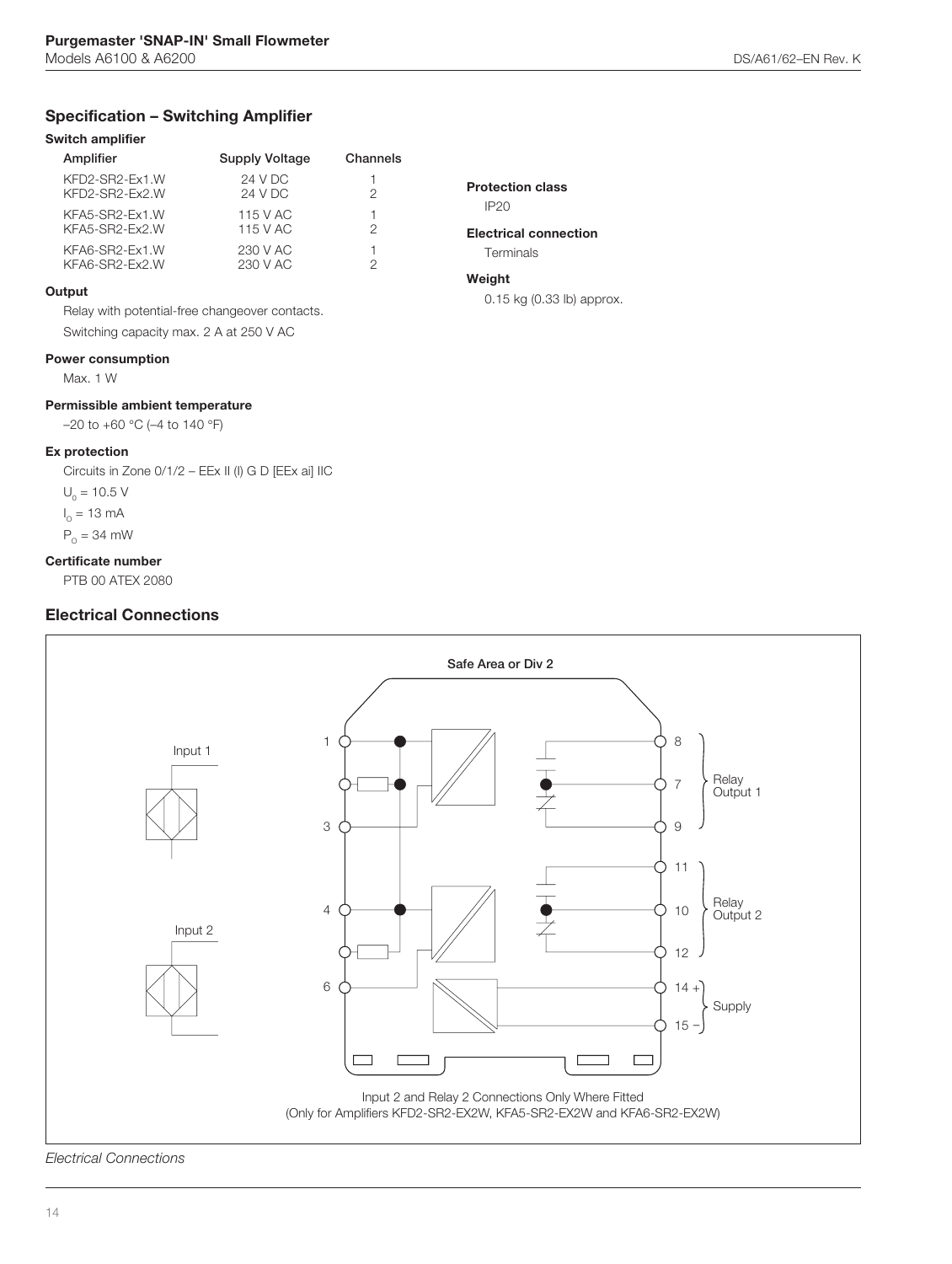## **Overall Dimensions**



*Ring Sensor*



*Switch Amplifier*